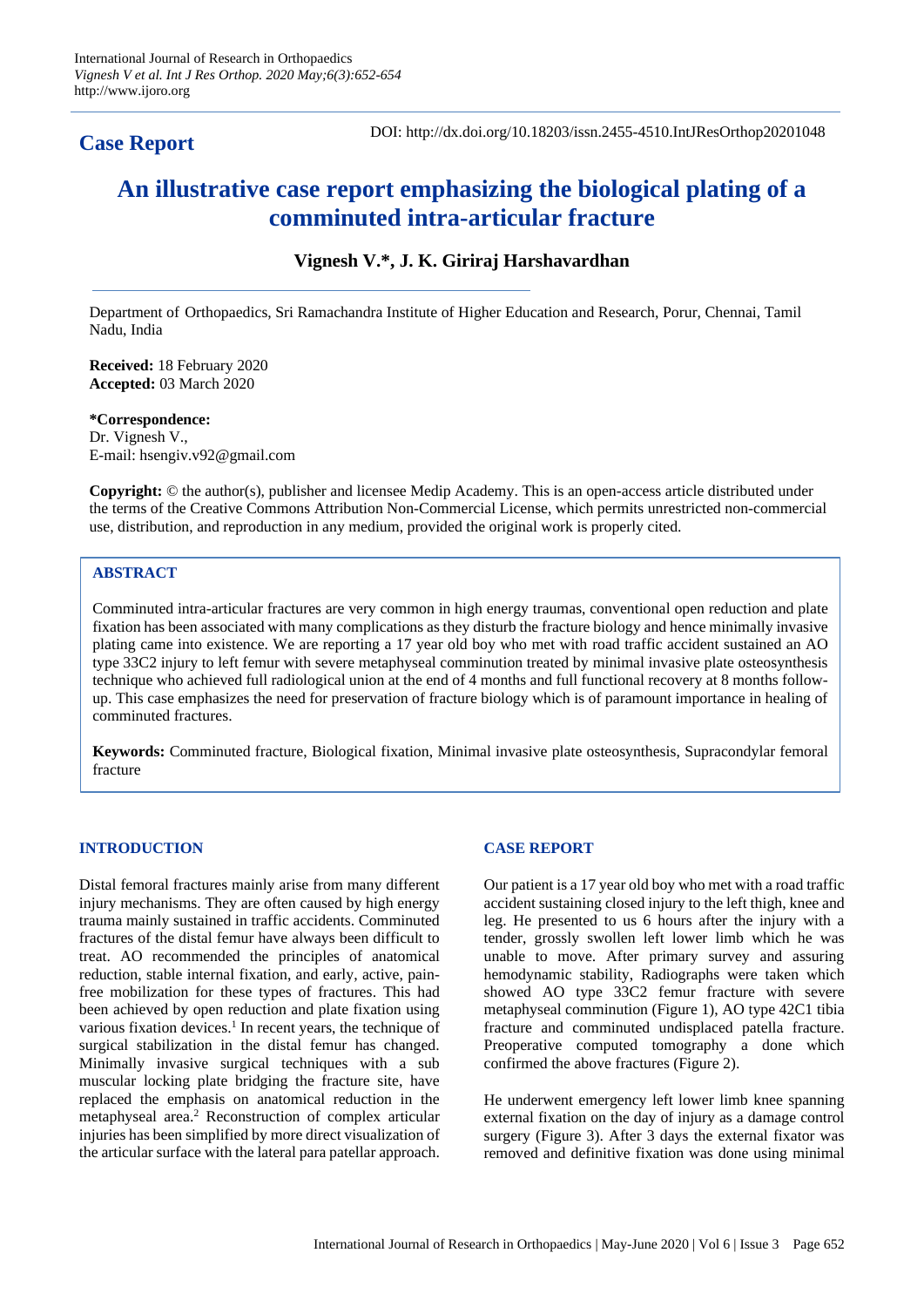invasive plate osteosynthesis technique for femur (Figure 4) and intramedullary nailing for the tibia.



**Figure 1 (A-D): Preoperative radiograph of the left femur.**



**Figure 2 (A and B): Preoperative CT images.**

Distal femur was approached by the modified swashbuckler approach, Intra-articular fragment was reduced and fixed with a single cancellous screw. Then a distal femur anatomically contoured locking plate was slid across the communited metaphysis and fixed with 4 locking screws in proximal and distal fragment each. Tibia a fixed by closed reduction and standard intramedullary nailing technique Intra operatively extensor mechanism was found to be intact and hence patella was not fixed.



**Figure 3: Post external fixation radiograph.**



**Figure 4 (A and B): Post internal fixation by minimal invasive plate osteosynthesis technique.**



**Figure 5 (A and B): At 1 month follow up.**